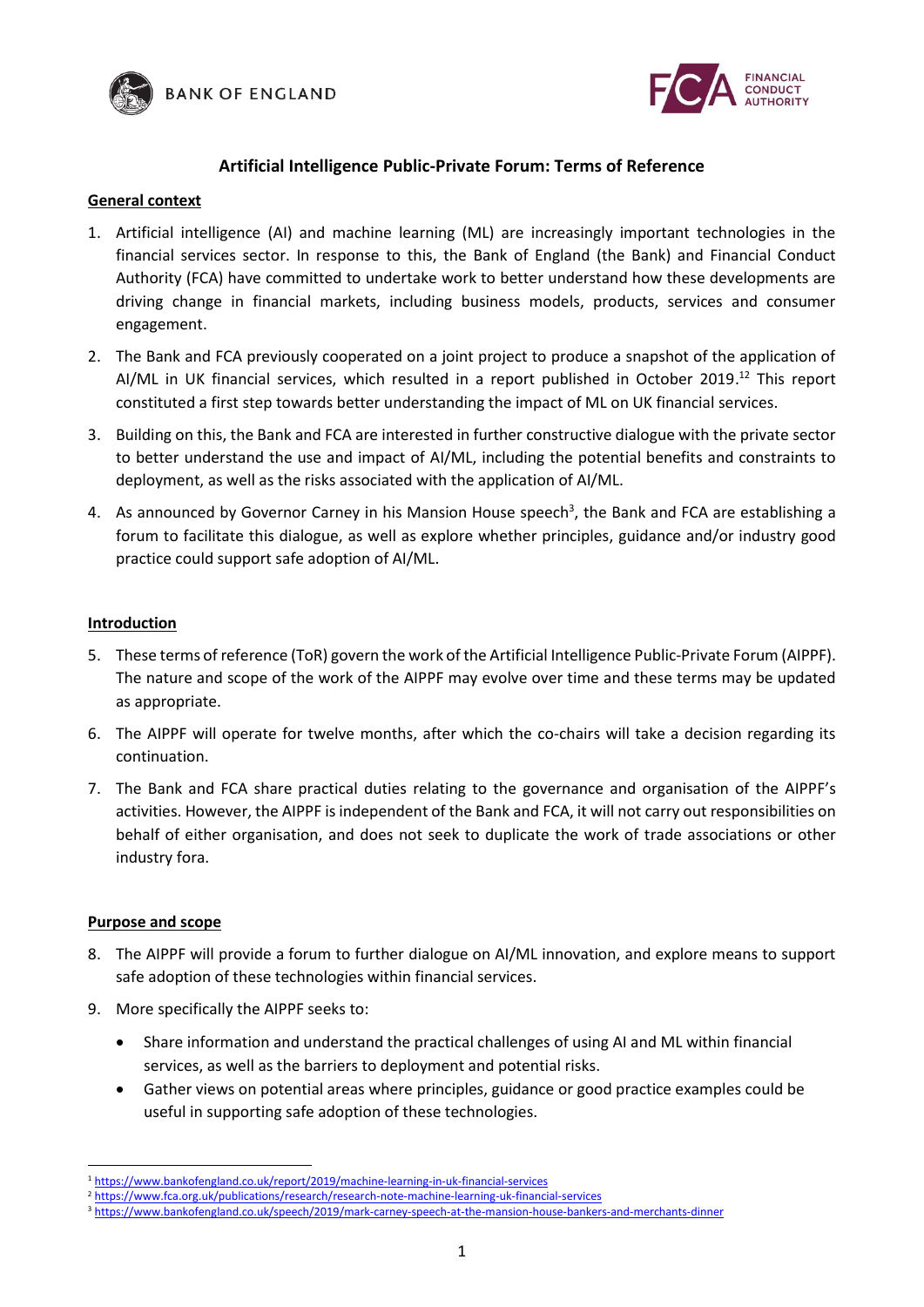



- Consider whether ongoing industry input could be useful and what form this could take (e.g. considering an FMSB-type structure or industry codes of conduct).
- 10. The activities, discussions, and outputs of the AIPPF should not be taken as an indication of future policy by the Bank or FCA or considered binding for future policy work undertaken by either regulator.

## **Activities and outputs**

## Meetings and workshops

- 11. The AIPPF will meet at least four times (expected to be on a quarterly basis), with the Bank and FCA hosting alternate meetings.
- 12. The AIPPF may also choose to meet for additional workshops throughout the year to explore certain issues in more detail. In which case, and depending on availability, the co-chairs may nominate alternative senior colleagues from the Bank and FCA to chair these workshops.
- 13. Agenda and additional materials will be agreed by the co-chairs and will be shared by the Secretariat in advance of each meeting or workshop.
- 14. Summaries of meetings, including topics of discussion, will be published after each meeting by the Secretariat.

#### **Outputs**

- 15. The AIPPF shall aim to advance understanding of the use of AI/ML in the financial sector, including potential benefits and risks arising from the application of these technologies. Therefore, the forum shall deliver a public document on its conclusion, which will summarise the key issues discussed, including:
	- challenges that financial services firms face in the application of AI in financial services;
	- examples of good practices in particular areas addressing some of the common challenges;
	- possible/potential areas where principles, guidance or good practice examples might be beneficial to support AI innovation in financial services; and
	- any areas where further clarity is required on how the regulatory framework applies to AI.

## **Governance**

 $\overline{a}$ 

- 16. The co-chairs, together with the members, will determine the agenda and specific topics to be discussed at each workshop.
- 17. The topics to be discussed will fall within the following three areas:
	- Model risk management and validation;
	- Data (types, origination, collection, management, quality)<sup>4</sup>; and
	- Governance.

<sup>4</sup> Data privacy will not be covered by the AIPP, given the Information Commissioner's Office is responsible for data protection laws and regulations, not the Bank and FCA.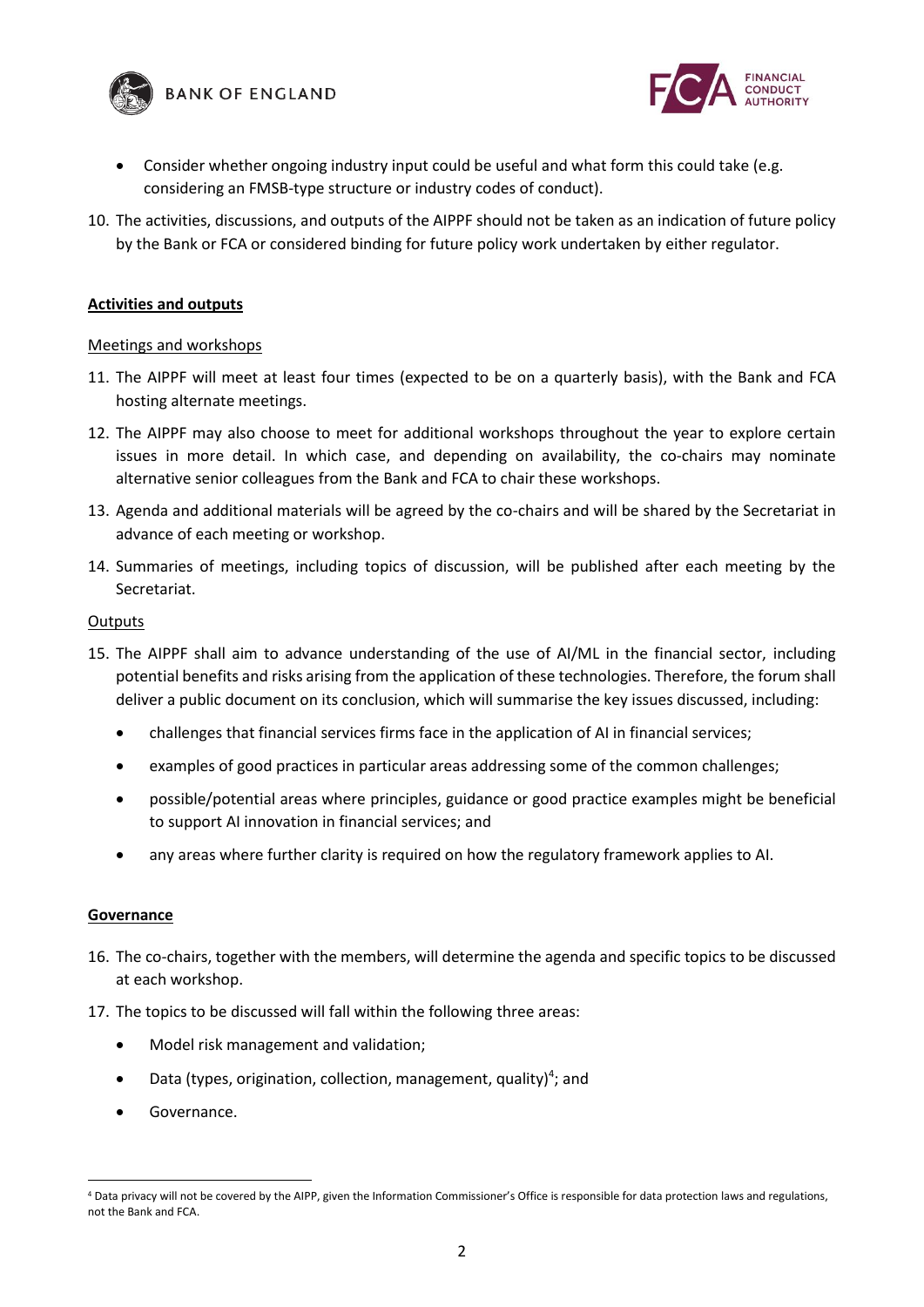



- 18. Members can request and/or suggest specific topics to be included in meeting or workshop agendas. Any such request should be communicated to the Bank and FCA before the relevant meeting or workshop to which the agenda relates. The final content of any agenda will be decided jointly by the co-chairs.
- 19. The Secretariat will share with Members drafts of summaries and minutes of the discussions held during the meetings after each meeting. Members may communicate any comments or edits on the content to the Secretariat within one week of receiving the summary. The final content of any meeting summary will be decided jointly by the co-chairs.

## **Reporting and accountability**

- 20. The AIPPF is committed to being transparent with the wider industry about its work. Summaries and minutes of discussions will be published after each meeting.
- 21. The key outputs of the AIPPF will be published in a manner designed to bring them to the attention, in so far as practicable, of financial services market participants and other relevant stakeholders. This may include (but is not limited to) on the Bank and FCA websites.
- 22. Any non-public information disclosed or opinions expressed during AIPPF workshops will be treated as confidential unless and until the Members collectively have authorised their public release according to the majority opinion. Where there is no clear majority, the co-chairs will make the final decision with a combined vote.

## **Membership**

- 23. Participation in the AIPPF is at the invitation of the Bank and FCA, and is drawn from a broad range of firms active in working with artificial intelligence, alongside public authorities and academics. The selection process is set out in the annex to this document.
- 24. The AIPPF will comprise a diverse set of knowledgeable participants with relevant background and experience in working with artificial intelligence. Membership is on an individual basis and is dependent on individuals having relevant expertise to be able to contribute to the discussions and commit their own time to forum matters. A member who steps down cannot therefore automatically pass on their seat to a replacement within their organisation.
- 25. The members of the AIPPF may nominate senior staff with technical knowledge of AI/ML from their organisations to act as the regular, day-to-day points of contact for the Secretariat and to provide inputs for workshop agendas and papers.
- 26. The AIPPF will be co-chaired by Sir Dave Ramsden, Deputy Governor for Markets & Banking, Bank of England, and Christopher Woolard, Executive Director, Strategy and Competition, Financial Conduct Authority.
- 27. The AIPPF will be supported by a Secretariat, provided by the Bank and the FCA.
- 28. Observers may also be invited to attend AIPPF meetings/ workshops if and when it is considered helpful/necessary by the co-chairs. Any requests by firms or organisations to attend meetings/ workshops should be communicated to the secretariat in order to be considered by the co-chairs. Any request must be approved by the co-chairs.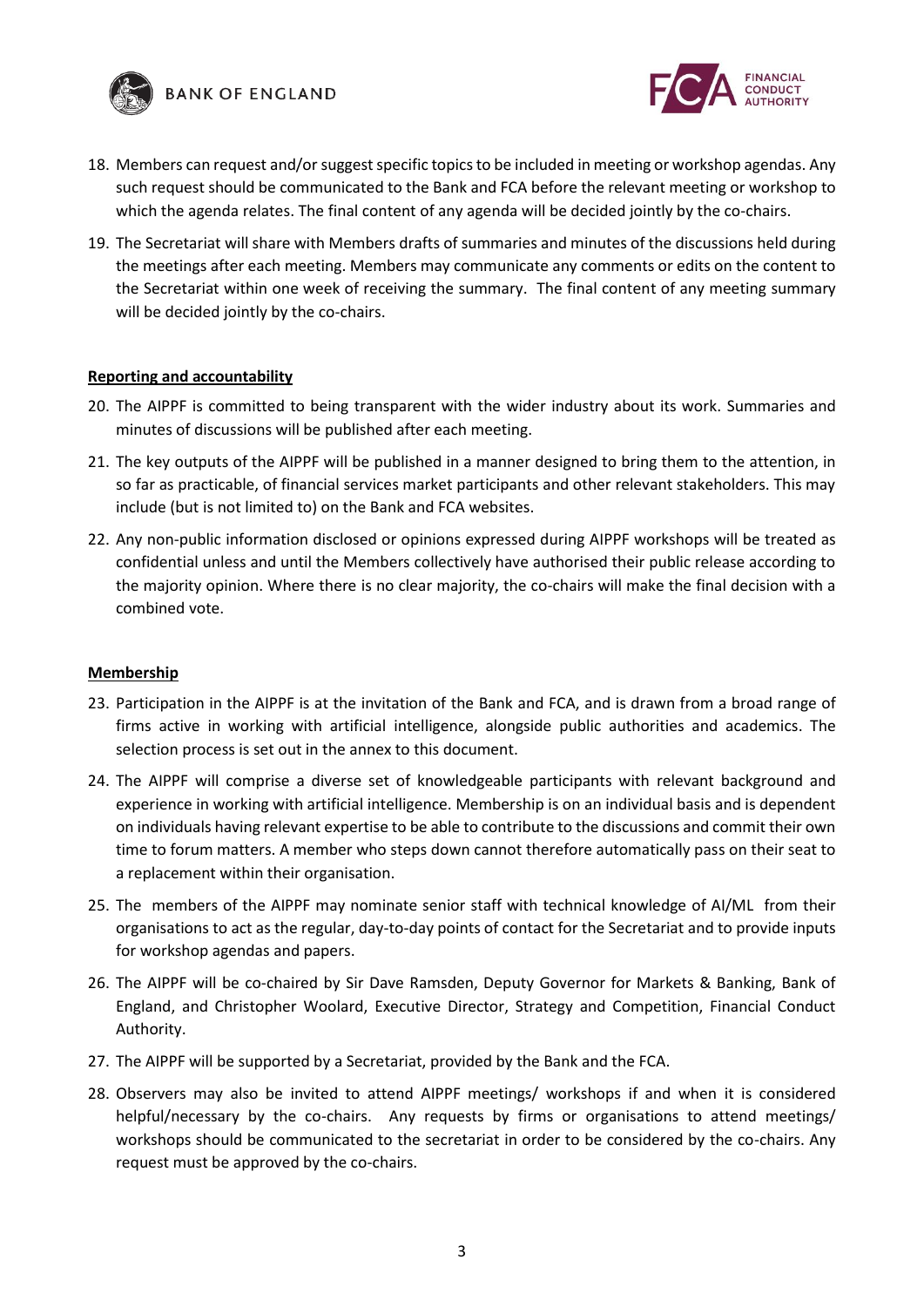



## **Responsibilities of Members, Co-chairs, Secretariat and Observers**

- 29. Members of the AIPPF are expected to:
	- attend physical meetings, including workshops, unless otherwise agreed with the Chair;
	- provide technical, analytical, and business perspectives and inputs to the discussions; and
	- act in a personal capacity and to contribute to the AIPPF with a view to furthering the interests of the market as a whole, rather than representing the views or interests of their individual organisations.
- 30. The Co-chairs are responsible for:
	- guiding and moderating the discussions in meetings;
	- inviting Observers to attend meetings and/ or workshops, where appropriate; and
	- obtaining members' agreement on proposed outputs.
- 31. The Secretariat will be responsible for:
	- the day-to-day organisation and coordination of the AIPPF's activities, including timely circulation of minutes after meetings and publication of summary minutes on the Bank and the FCA's websites;
	- preparation of the agenda and materials for the meetings, which may incorporate input from members; and
	- co-ordinating any outreach to other market participants and stakeholders, if required.
- 32. Observers may include representatives from the Information Commissioner's Office and the Centre for Data, Ethics and Innovation.
- 33. Observers will not take part in setting the agenda for workshops.
- 34. The AIPPF Members, Secretariats, Observers collectively referred to as 'participants' are responsible, individually and collectively, for making a good faith contribution to the effective achievement of the AIPPF's aims.
- 35. Each participant is responsible for complying with their legal obligations and respecting the legitimate interests of participants' organisations.
- 36. It is the responsibility of all participants to ensure they understand and comply with their obligations under all applicable competition law. These include not disclosing any commercially sensitive information to competitors such as pricing or price planning, customer or market information or company strategy. The disclosure of commercially sensitive information may amount to a breach of competition law and could lead to prosecution not only of the firm disclosing the information but of other firms in the room, even if they remain silent. To the extent that any participant is unclear about these, they should seek legal advice and if appropriate arrange to undertake competition law compliance training/seek further guidance at their respective organisations.
- 37. It is the responsibility of each participant to take its own legal advice on competition law, and of any organisation appointing a participant to ensure the participant receives appropriate training and guidance, in particular with a view to identifying commercially sensitive information and understanding what is and is not lawful.
- 38. Participants may request further protections for any data and information shared with the AIPPF. Participants may make requests either by communicating the request (i) directly to the Bank and FCA or (ii) to the Members and co-chairs for discussion at the next AIPP workshop.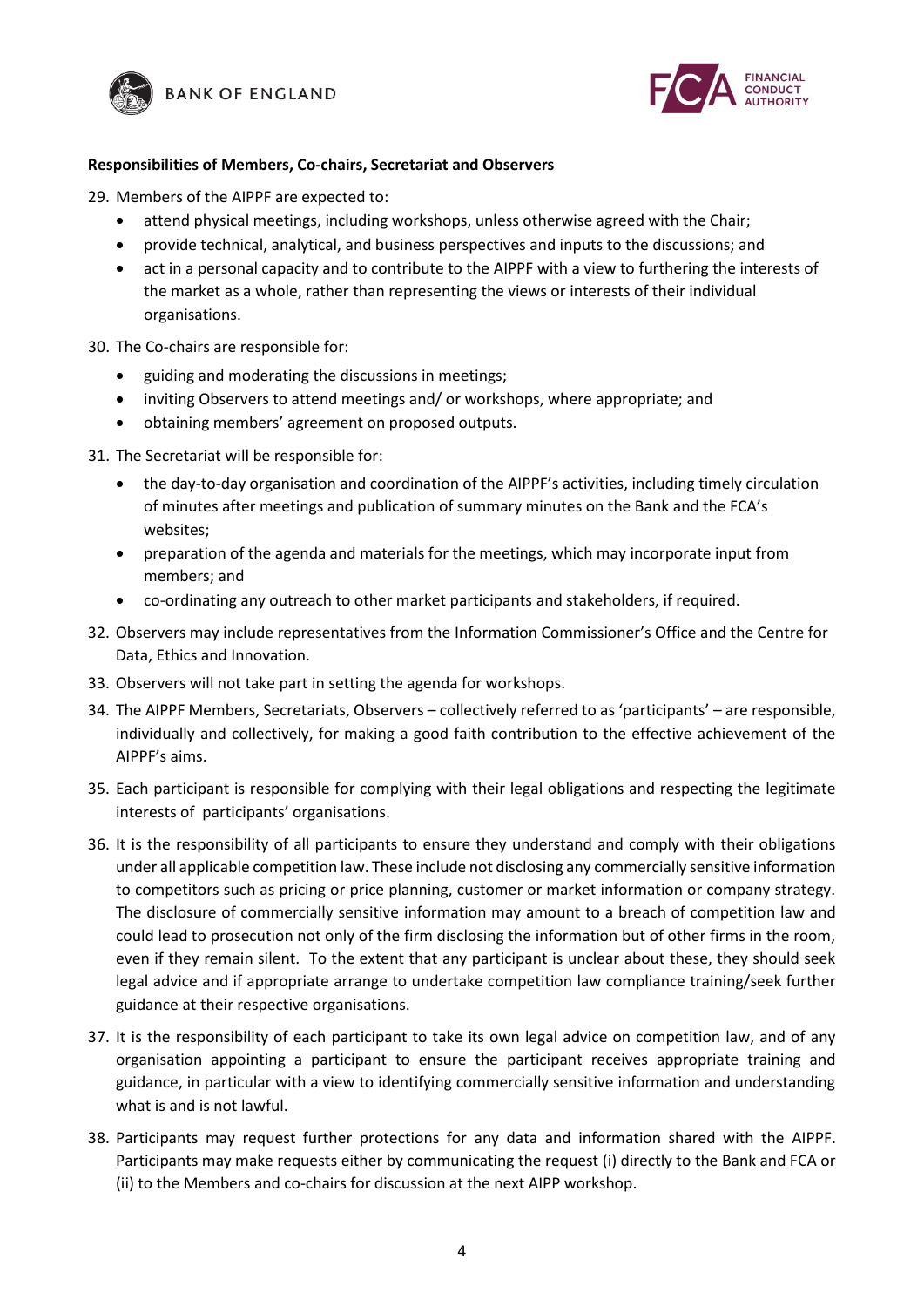



39. It is the responsibility of any participant to ensure that they are confident in the level of protection for any information shared. If they are not satisfied then it is the participants' responsibility to not share any such information.

## **Intellectual Property**

- 40. AIPPF Participants should be willing to be pragmatic around issues of intellectual property with regard to possible outputs.
- 41. The Participants agree in the first instance that the output of the AIPPF will be made publicly available. If full openness is not found to be viable by the Participants, further options may be explored.
- 42. Participants accept that by participating in the AIPPF they will not gain any ownership rights to any intellectual property in the output of the AIPPF.
- 43. Nothing in these terms is intended to affect any pre-existing intellectual property rights in material brought into the AIPPF by Participants. It is the responsibility of the relevant Participant to draw attention to intellectual property rights subsisting in information shared within the AIPPF.

## **Data protection**

- 44. The Bank and the FCA are likely to be joint 'controllers' in respect of the personal data they process for the selection of members and the running of meetings for the AIPPF. In other respects the Bank and FCA is each likely to be a separate 'controller' with respect to their own processing of personal data in connection with the AIPPF.
- 45. The Bank and the FCA will collect the name, work email address, job title, name of organisation, and summary of role and experience, from individuals who submit an Expression of Interest in relation to the AIPPF. The Bank and FCA will also collect views, opinions and further personal data where this is shared either verbally or in writing (eg by using a 'chat' function) by individuals participating in online meetings for the AIPPF.
- 46. The information will be used by the Bank and FCA for the purpose of reviewing and assessing applications to become a member of the AIPPF, to communicate with members of the AIPPF and to advance the purposes of the AIPPF as set out more fully in these Terms of Reference.
- 47. The Bank and the FCA will process personal data where necessary for the performance of our tasks carried out in the public interest being the establishment of a forum to facilitate dialogue and to explore regulatory measures that may be taken to support the safe adoption of AI/ML. We may share your personal data with other members and with observers of the AIPPF where necessary for this purpose.
- 48. Safeguarding your personal data is important to the Bank and the FCA. Your personal data will be stored on secure Bank and FCA systems with controlled access. The Bank and the FCA are committed to information security and we each use a range of layered information security measures to protect the data we hold. We will keep your personal data for so long as is necessary to facilitate the AIPPF or otherwise in accordance with the Bank's or FCA's applicable document retention policies, which are availabl[e here](https://www.bankofengland.co.uk/-/media/boe/files/about/human-resources/records-classification-scheme.pdf?la=en&hash=885AC4A5171EA754039755125A7F3210835C5606) and [here](https://www.fca.org.uk/publication/systems-information/retention-schedule.pdf). Information provided during an online meeting such as a 'chat' function may be recorded by the Bank and/or FCA and stored for up to two days.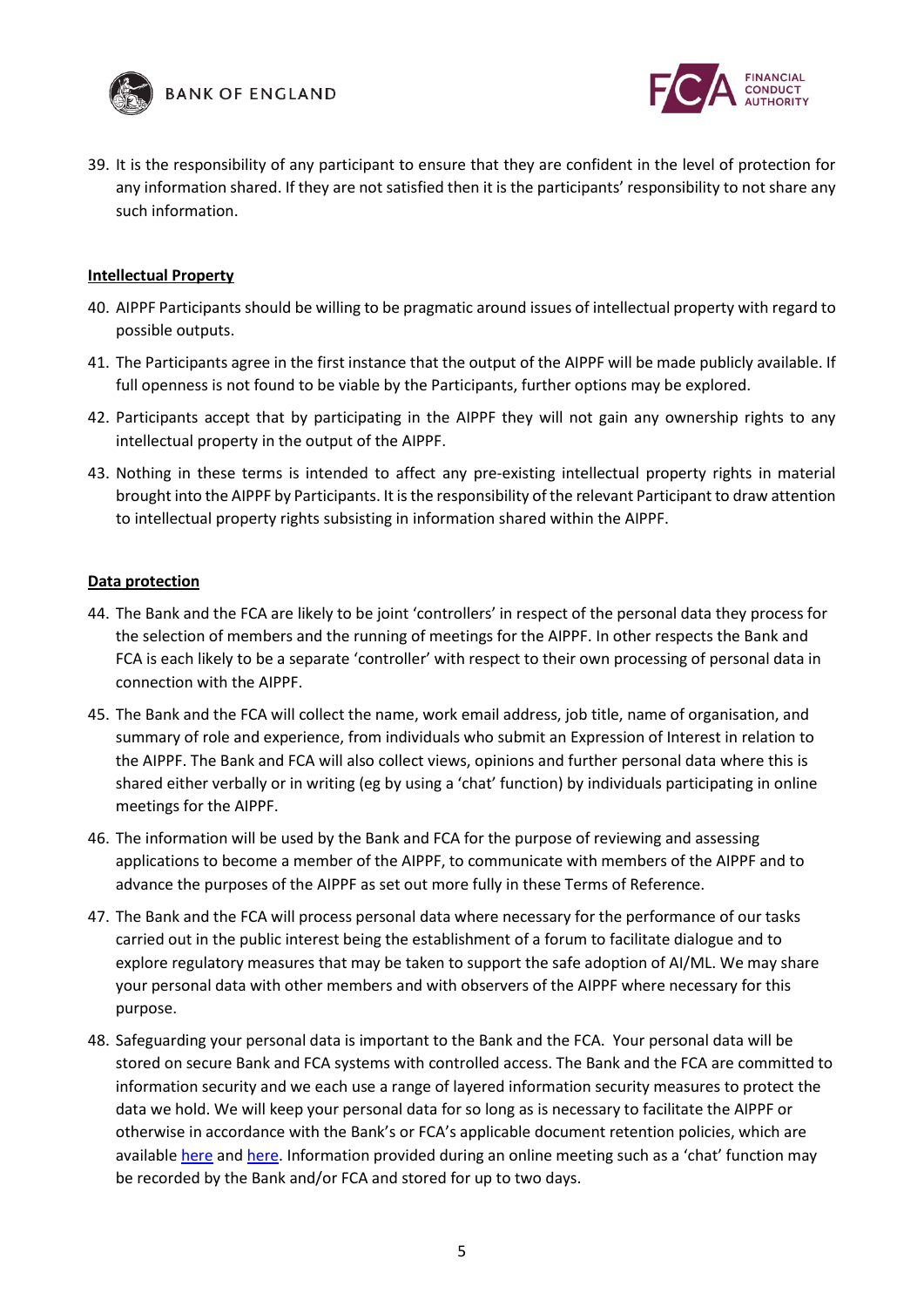



- 49. You can request that we no longer use your personal data, by writing to us at the address below.
- 50. Further information about how the Bank processes personal data is set out in the Bank's Privacy Notice at: [https://www.bankofengland.co.uk/legal/privacy.](https://www.bankofengland.co.uk/legal/privacy)
- 51. Further information about how the FCA processes personal data is set out in the FCA's [Privacy Notice.](https://www.fca.org.uk/privacy)
- 52. Where the Bank or the FCA uses an online services provider to run meetings then the following further privacy information will apply:
	- where Microsoft Teams is used: [https://privacy.microsoft.com/en-gb/privacystatement;](https://privacy.microsoft.com/en-gb/privacystatement)
	- where Zoom is used: [https://zoom.us/privacy.](https://zoom.us/privacy)

## Your rights

53. You have a number of rights under data protection laws. To contact an organisation about those rights, including making a request for the personal data the organisations hold about you, please see the relevant website above. You can also report concerns to the Information Commissioner's Office, the regulatory authority for data protection in the UK. Contact details can be found on their [website.](https://ico.org.uk/concerns)

#### More information

54. Each organisation's Data Protection Officer can be contacted via the details above.

#### **Disclaimer**

- 55. Neither the Bank nor FCA, or any of their staff, officials, or representatives, including but not limited to the AIPPF co-chairs, are responsible for any views or statements expressed by other Participants.
- 56. Views expressed by the AIPPF in its outputs may not reflect the views of the Bank or FCA.
- 57. The activities, discussions, and outputs of the AIPPF should not be taken as an indication of future policy by the Bank or FCA. Bank and FCA policy positions will continue to be developed and communicated in accordance with the usual governance and public consultation procedures of the two organisations.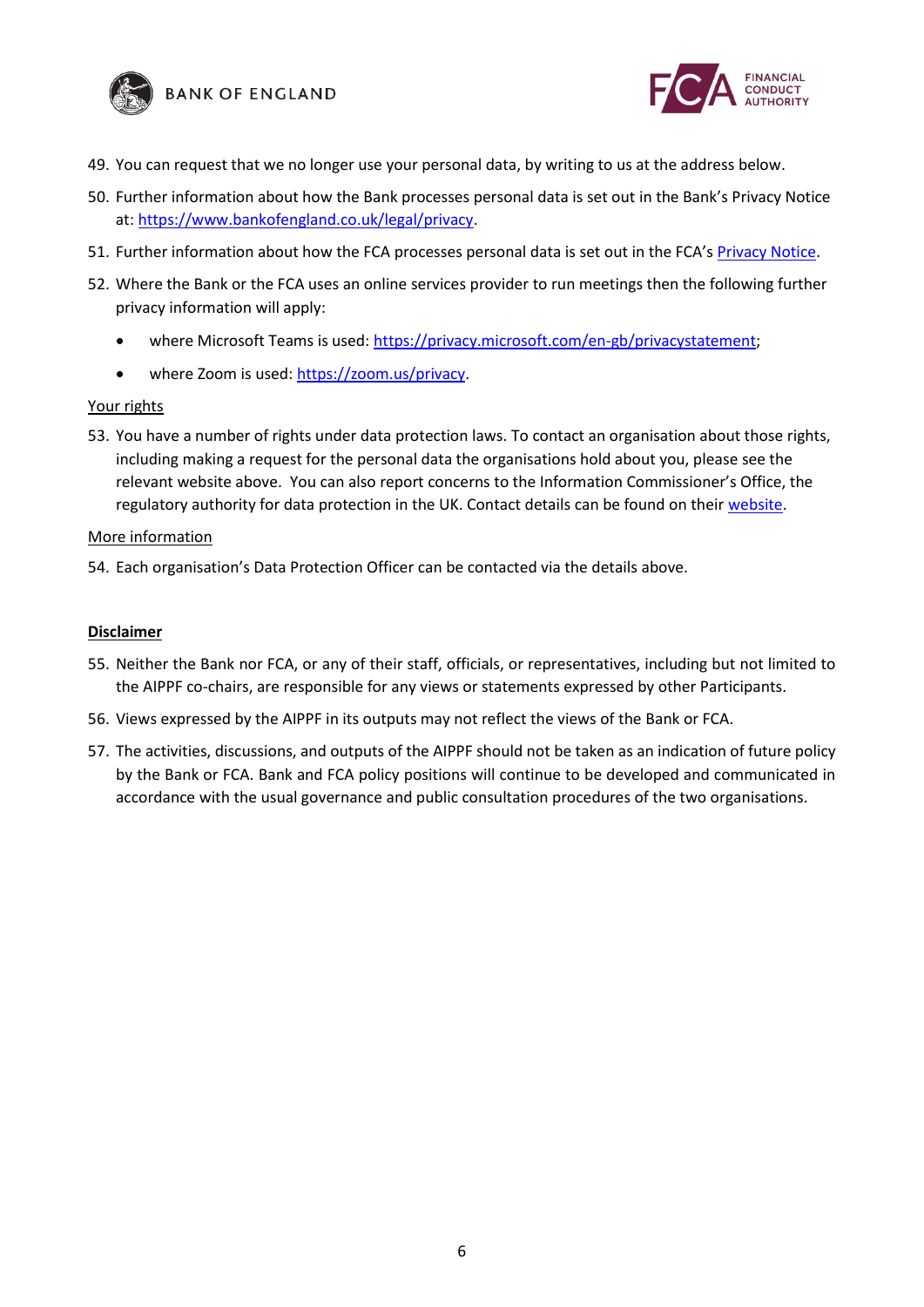



## **ANNEX 1: SELECTION PROCESS AND CRITERIA**

#### **Selection process**

- 1. The Bank and FCA will put out a call for Expressions of Interest on [6 January] 2020 with a closing date of [7 February] 2020.
- 2. Applicants will be asked to provide a brief summary (no more than 1 page of A4) of their role and experience in working with artificial intelligence, as well as the use of artificial intelligence within their organisation. Applicants will also be asked to provide a specific example (no more than ½ page of A4) of a challenge related to the use of artificial intelligence in their organisation, as well as one suggested topic for a potential workshop.
- 3. The Bank and FCA will review all applications and, using the criteria in Annex 1, select c.15 Members to form the AIPPF.

## **Selection criteria**

As a guide, the Bank and FCA will consider the selection criteria set out below in evaluating applicants. In addition to these criteria the Bank and FCA will consider the overall balance of the forum in terms of representation of sectors, areas of expertise and individual characteristics.

- 4. Knowledge and experience. The member should be a knowledgeable and experienced professional from a financial services firm, a technology firm active in financial services, a university, a registered charity or non-government organisation. They should have first-hand professional experience working with artificial intelligence (AI) and machine learning (ML), including a grasp of the technical aspects.
- 5. Organisation's use of AI. AI is being used or developed at scale or in a significant way within their organisation. The AIPPF will focus on identifying and sharing insights on the practical challenges, of using artificial intelligence and machine learning within financial services, as well as the potential risks and barriers to deployment. This requires bringing together individuals who face these issues directly as a core aspect of their role or indirectly as part of their research and/or academic work.
- 6. Understanding of regulatory perspective. It is preferable if the member can demonstrate understanding of regulatory perspective and policy making issues related to the use of artificial intelligence in financial services.
- 7. Resources. It is important that the member is able to commit sufficient time and resources to the project. The required commitment will include attendance at four meetings, as well as additional workshops, and preparatory work. Members will also need to provide input into meeting and workshop agendas and papers (potentially at working level from within their organisations).
- 8. Diversity. They should contribute to the overall diversity of members and the institutions they come from. The AIPPF will reflect diversity in all its forms both in terms of individuals and also of firms represented. With the latter, this means that a variety firms based on size, geography, nature of business, etc. may be selected.

## **Composition and participation**

## Members

9. The AIPPF will consist of a group of Members from the public and private sector. Membership will be as representative as possible of the UK financial sector, including firms of varying size, business model, and maturity of approach to the use AI/ML in financial services.